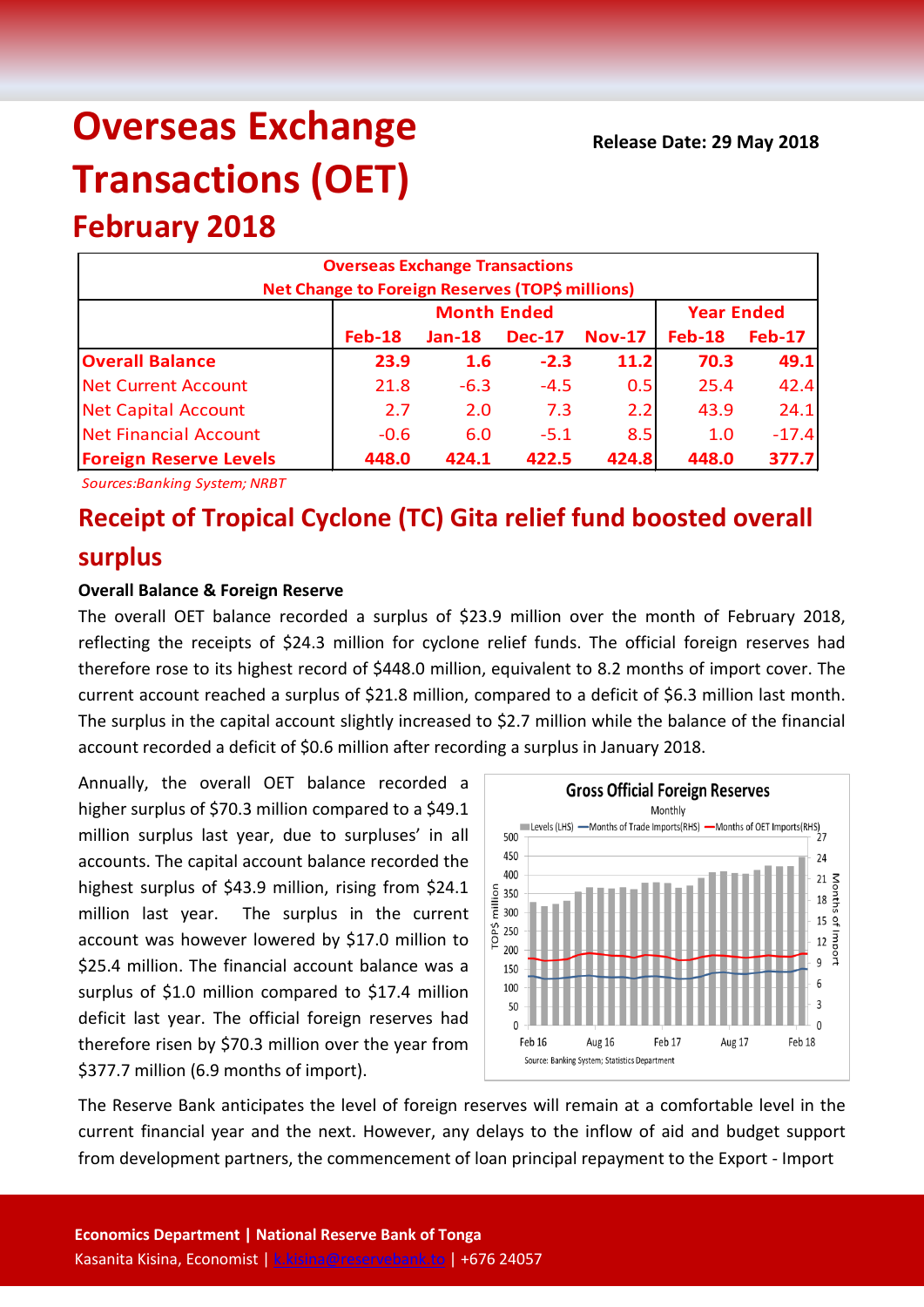(EXIM) Bank of China, combined with the pace of development in the domestic economic activities, may pose a risk to the foreign reserves outlook. Uncertainties in the world fuel and commodities prices and Tonga's vulnerability to natural disasters are also risks to this outlook.

#### **Current Account**

| <b>Current Account (TOP\$ millions)</b> |                    |          |               |               |                   |               |  |
|-----------------------------------------|--------------------|----------|---------------|---------------|-------------------|---------------|--|
|                                         | <b>Month Ended</b> |          |               |               | <b>Year Ended</b> |               |  |
|                                         | Feb-18             | $Jan-18$ | <b>Dec-17</b> | <b>Nov-17</b> | <b>Feb-18</b>     | <b>Feb-17</b> |  |
| Net Current Account                     | 21.8               | $-6.3$   | $-4.5$        | 0.5           | 25.4              | 42.4          |  |
| Merchandise Trade                       | $-26.2$            | $-33.2$  | $-36.2$       | $-23.6$       | $-382.0$          | $-322.4$      |  |
| Services                                | 10.8               | 6.8      | $-2.4$        | $-2.1$        | 50.7              | 18.7          |  |
| Income                                  | 0.9                | $-0.2$   | 1.1           | 0.3           | $-17.6$           | $-2.6$        |  |
| <b>Transfers</b>                        | 36.3               | 20.3     | 32.9          | 25.9          | 374.3             | 348.7         |  |

*Sources: Banking System;NRBT*

In February 2018, the current account recorded a surplus of \$21.8 million, after recording a deficit of \$6.3 million in the previous month. This was mainly driven by surpluses in the transfers and service accounts. Transfer receipts markedly increased over the month by 56.4% due to the receipt of cyclone relief funds together with the receipt of insurance pay-outs for Tropical Cyclone (TC) Gita damages. Despite a decline in travel receipts over the month which coincided with a 35% decline in international air arrivals, other services receipts doubled due mainly to receiving of \$7.7 million insurance claims for TC Gita damages. This resulted in higher net services receipts over the month. The net receipts from income also supported the trend while the merchandise trade deficit narrowed mainly due to lower wholesale & retail import payments. This was in line with the decline in container registrations over the month and also reflected the usual trend for imports after the Christmas/New Year festivities.

In year ended terms, the surplus in the current account was \$17.0 million lower. The higher net receipts from transfer and services accounts partially offset the rise in the merchandise trade deficit and net income payments. The rise in transfer receipts reflected the continuous increase in remittances, indicating the willingness of Tongan families abroad to support the local families in events that had happened during the year. Net service receipts were due to higher net receipts from telecommunication and travel related services, supporting growth in these sectors. The higher merchandise trade deficit were attributed mainly to higher payments for oil and wholesale & retail goods, which coincided with the rise in container registrations by 833 containers indicating growth in the trade sector. Additionally the increased net income payments were mainly dividend payments.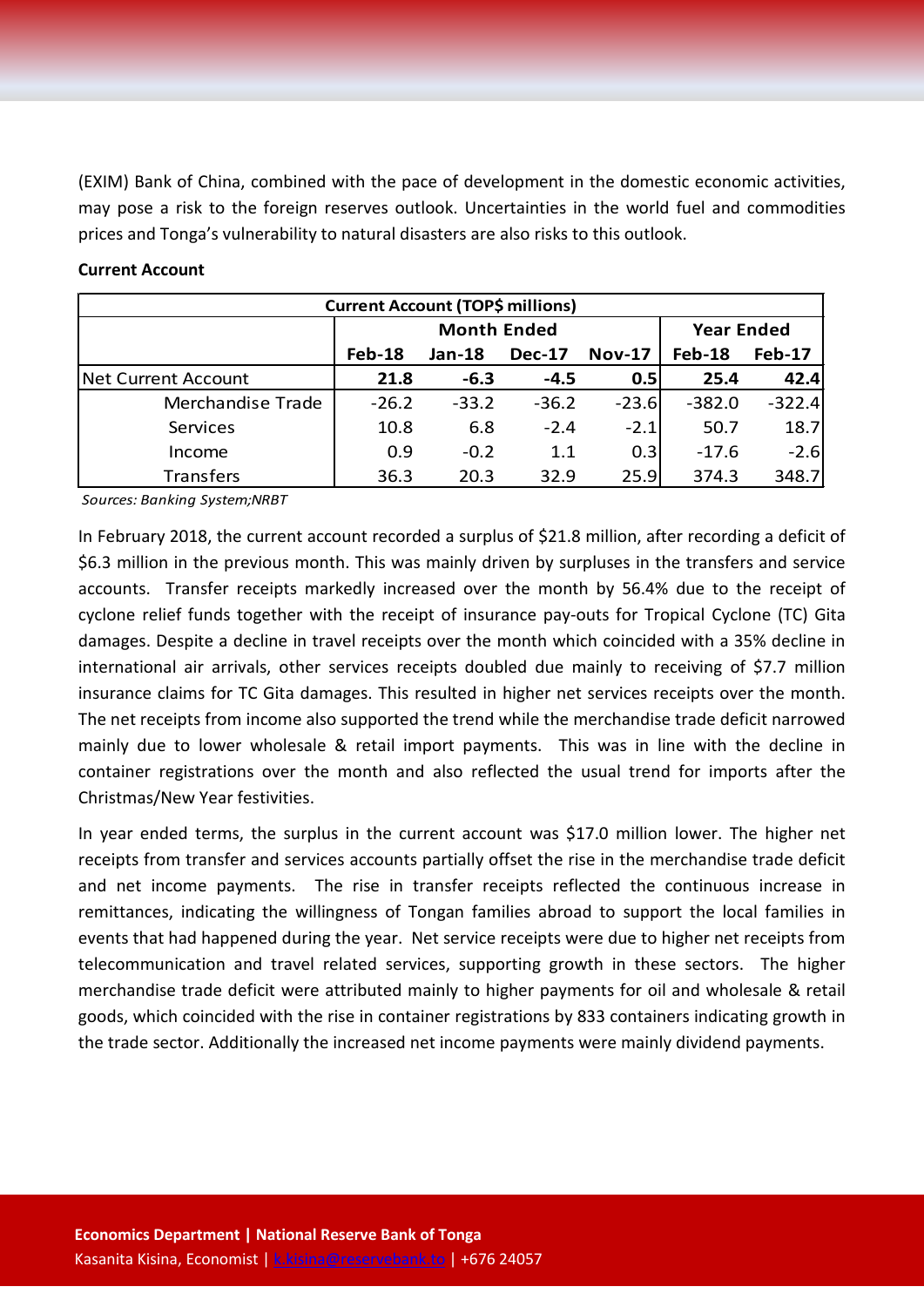## **Capital Account**

| Capital Account (TOP\$ millions) |                    |            |               |               |                   |               |
|----------------------------------|--------------------|------------|---------------|---------------|-------------------|---------------|
|                                  | <b>Month Ended</b> |            |               |               | <b>Year Ended</b> |               |
|                                  | Feb-18             | $Jan-18$   | <b>Dec-17</b> | <b>Nov-17</b> | <b>Feb-18</b>     | <b>Feb-17</b> |
| Net Capital Account              | 2.7                | <b>2.0</b> | 7.3           | 2.2           | 43.9              | 24.1          |
| Official                         | 1.2                | $-0.2$     | 3.0           | 0.7           | 16.3              | 5.9           |
| Private                          | 1.4                | 2.2        | 4.3           | 1.5           | 27.5              | 18.2          |

*Sources: Banking System;NRBT*

Over the month of February 2018, the surplus in the capital account slightly increased by \$0.7 million to \$2.7 million due mainly to surplus in the official capital account after recording a deficit last month. The turnaround in the capital account balance was mainly due to no capital payments made over the month in addition to a rise in grants received by Government for investment projects or capital expenditures, mainly for construction purposes. Grant receipts by private companies and individuals for investment projects or capital expenditure were lower over the month leading to lower surplus in the private capital account balance.

In year ended terms, the capital account surplus rose significantly due to official capital receipts for construction purposes increasing by more than double and was supported by a significant increase in private capital receipts for construction purposes. Payments slightly increased over the year but have very minimal impact on the balances over the year.

| <b>Financial Account (TOP\$ millions)</b> |                    |               |               |               |                   |               |  |
|-------------------------------------------|--------------------|---------------|---------------|---------------|-------------------|---------------|--|
|                                           | <b>Month Ended</b> |               |               |               | <b>Year Ended</b> |               |  |
|                                           | Feb-18             | <b>Jan-18</b> | <b>Dec-17</b> | <b>Nov-17</b> | Feb-18            | <b>Feb-17</b> |  |
| Net Financial Account                     | $-0.6$             | 6.0           | $-5.1$        | 8.5           | <b>1.0</b>        | $-17.4$       |  |
| Direct Investment                         | 0.0                | $-1.0$        | 0.2           | $-1.0$        | $-11.5$           | 10.2          |  |
| Portfolio Investment                      | 0.0                | 0.0           | 0.0           | 0.0           | 0.0               | 0.0           |  |
| Other Investment                          | $-0.6$             | 7.0           | $-5.3$        | 9.4           | 12.6              | $-27.6$       |  |

### **Financial Account**

*Sources: Banking System;NRBT*

The financial account for the month of February 2018, recorded a deficit of \$0.6 million after recording a \$6.0 million surplus in the previous month, due to lower interbank transfer receipts. In year ended terms, the financial account yielded a surplus due to higher interbank transfer receipts.